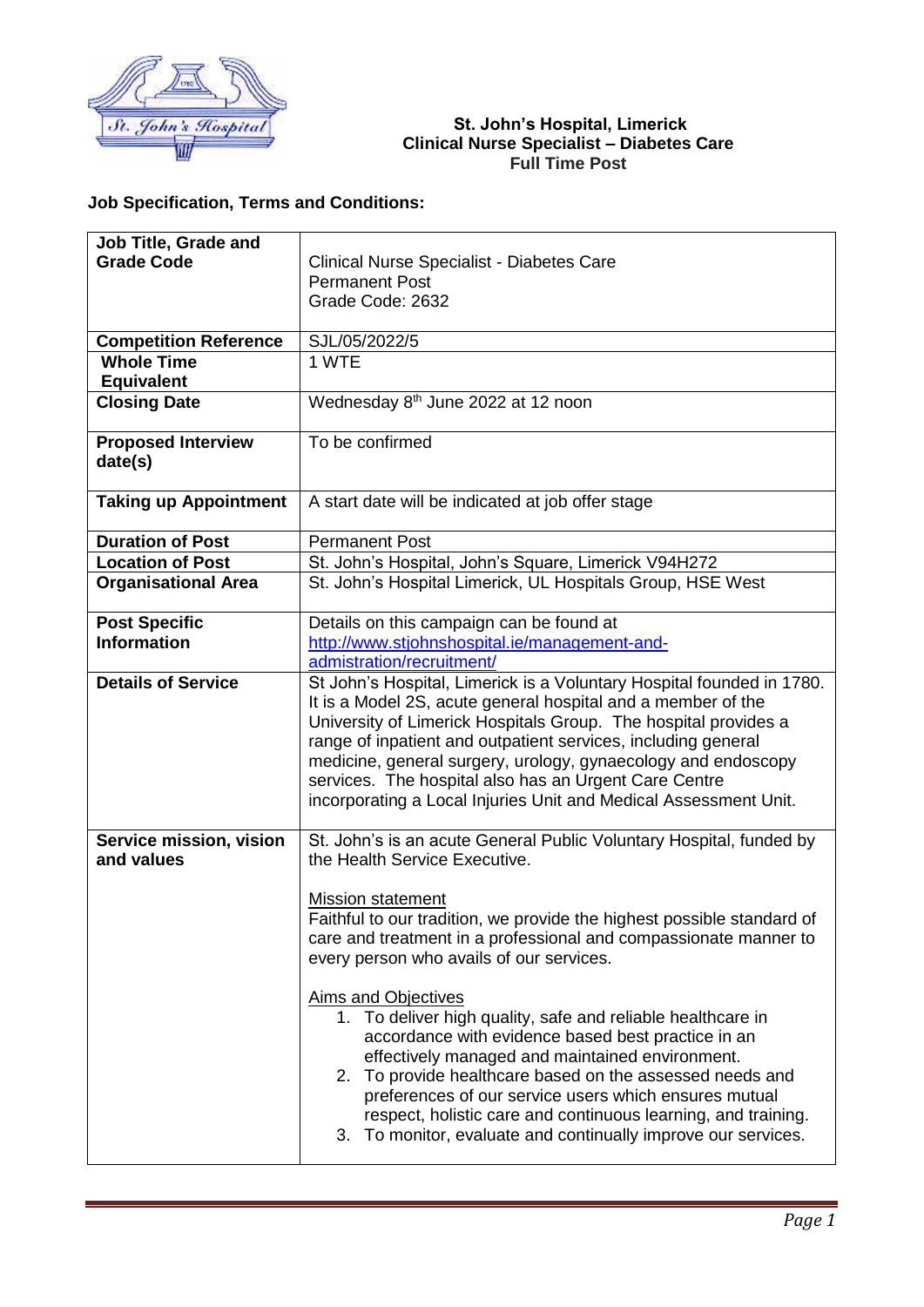| <b>Reporting</b><br><b>Arrangements</b> | The post holder:                                                                                                                                                                                                                                                                                                                                                                                                                                                                                  |
|-----------------------------------------|---------------------------------------------------------------------------------------------------------------------------------------------------------------------------------------------------------------------------------------------------------------------------------------------------------------------------------------------------------------------------------------------------------------------------------------------------------------------------------------------------|
|                                         | Is professionally accountable to the Director of Nursing<br>$\bullet$<br>Will have line management reporting arrangements to the Asst<br>$\bullet$<br>Director of Nursing responsible for the Diabetes Nursing<br>Services.                                                                                                                                                                                                                                                                       |
| <b>Role Summary</b>                     | The postholder will be required to maintain, enhance, and develop<br>their professional knowledge skills and aptitudes, necessary to<br>respond to a changing situation. To act as manager, clinical<br>consultant, educator, researcher and auditor in all matters relating to<br>diabetes care, is necessary to ensure the provision of a patient-<br>focussed quality service. This will be further consolidated, by the<br>co-operation and support of the multidisciplinary healthcare team. |
|                                         | The CNS (Diabetes) will:                                                                                                                                                                                                                                                                                                                                                                                                                                                                          |
|                                         | Practice in accordance to relevant legislation, the scope of Nursing<br>& Midwifery Practice Framework (ABA 2015) and the Code of<br>Professional Conduct and Ethics (NMBI, 2021).                                                                                                                                                                                                                                                                                                                |
|                                         | Assess, using evidenced based nursing assessments; develop<br>individualised care plans, initiate and evaluate care and treatment<br>modalities within agreed interdisciplinary protocols to achieve<br>agreed patient/client centred clinical and nursing outcomes.                                                                                                                                                                                                                              |
|                                         | Use a case management approach to the patient with complex<br>needs, to include prescribing of appropriate medications once a<br>Registered Nurse Prescriber (RNP).                                                                                                                                                                                                                                                                                                                               |
|                                         | Identify health promotion priorities in the area of Diabetes practice.                                                                                                                                                                                                                                                                                                                                                                                                                            |
|                                         | Implement health promotion strategies for patient/client groups in<br>accordance with the public health agenda.                                                                                                                                                                                                                                                                                                                                                                                   |
|                                         | Develop and evaluate, in consultation with all stakeholders,<br>integrated care pathways for patients with Diabetes.                                                                                                                                                                                                                                                                                                                                                                              |
|                                         | Liaise with hospital and community teams in order to facilitate the<br>integration of care of the patient with Diabetes between primary and<br>secondary clinical settings.                                                                                                                                                                                                                                                                                                                       |
|                                         | Agree and establish clear referral pathways to enhance<br>communication and co-operation with all members of the hospital<br>and community teams involved in the care of patients with Diabetes.                                                                                                                                                                                                                                                                                                  |
|                                         | He/she will have a responsibility to audit the Hospital service and to<br>actively participate in education and research.                                                                                                                                                                                                                                                                                                                                                                         |
|                                         | The CNS for Diabetes services will be expected to actively<br>participate in change management and developments within the<br>Diabetic department.                                                                                                                                                                                                                                                                                                                                                |
|                                         | He/She will liaise with community services and other external<br>agencies in respect of innovations in Diabetes management.                                                                                                                                                                                                                                                                                                                                                                       |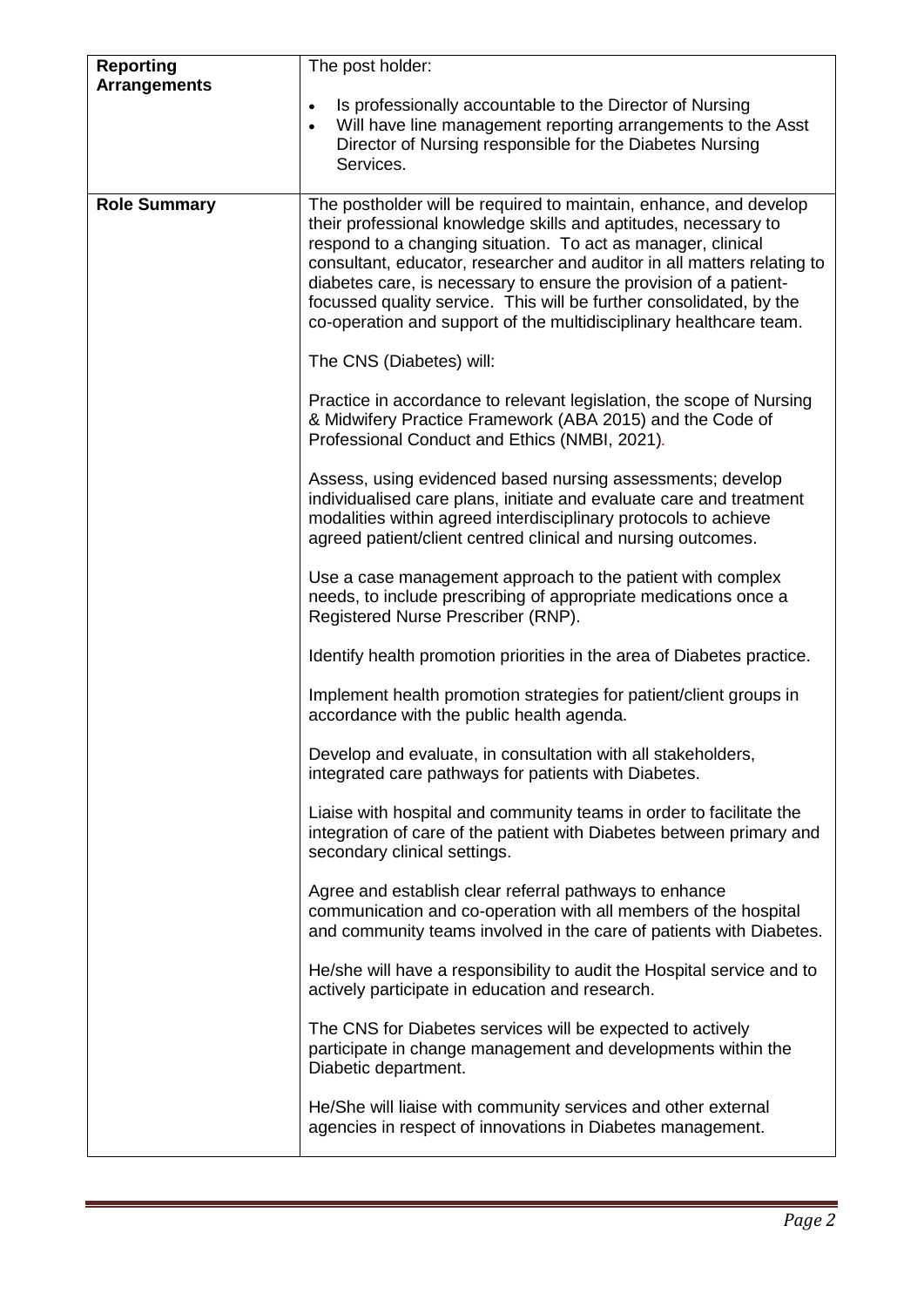|                            | Identify and plan in consultation with the Nurse Managers and<br>Director of Nursing/Assistant Director of Nursing requirements for<br>the service at a strategic level.                                                                                |
|----------------------------|---------------------------------------------------------------------------------------------------------------------------------------------------------------------------------------------------------------------------------------------------------|
|                            | Participate in relevant committees at an organisational level and<br>also at a National level where possible.                                                                                                                                           |
| <b>Purpose of the Post</b> | The CNS Diabetes is a pivotal role within the multidisciplinary team<br>involved in the provision of evidenced based care to patients with<br>Type 1 and Type 2 Diabetes.                                                                               |
|                            | Develop and implement the Diabetic services strategy and annual<br>plan in consultation with a multi/inter disciplinary team.                                                                                                                           |
|                            | Develop and manage Diabetes learning for all staff and patients by<br>the provision of an up to date and ongoing, evidence based<br>educational programme.                                                                                              |
|                            | Co-ordinate and facilitate Diabetes learning for all staff to include<br>mandatory, annual updates, area specific training and other<br>sessions as required by the Diabetes service.                                                                   |
|                            | Lead and manage the development and ongoing review of local<br>Diabetic policies/procedures and guidelines in line with national and<br>international best practice, monitor and evaluate compliance and<br>instigate corrective action where required. |
| <b>Purpose of the Post</b> | Co-ordinate the provision of specialist advice and act as an expert<br>advisor to Managerial and Clinical Staff in all issues relating to<br>Diabetes.                                                                                                  |
|                            | Actively seek new or innovative approaches to ensure appropriate<br>Diabetes data and information management.                                                                                                                                           |
|                            | Negotiate resource allocation by demonstrating cost benefits of<br>Diabetic services.                                                                                                                                                                   |
|                            | Establish and maintain professional networks within the healthcare<br>organisation.                                                                                                                                                                     |
|                            | Actively participate and network with relevant outside agencies on<br>Diabetes matters as appropriate to the needs of the service.                                                                                                                      |
| <b>Accountable for</b>     | Advising on the nursing care of individual patients with Diabetes.                                                                                                                                                                                      |
|                            | Maintain appropriate and accurate records regarding patient care.                                                                                                                                                                                       |
|                            | Collect relevant clinical and epidemiological data.                                                                                                                                                                                                     |
|                            | Explaining laboratory reports relevant to Diabetes to senior ward<br>staff.                                                                                                                                                                             |
|                            | Promote innovation and change in the approach to patient care<br>delivery particularly in relation to new research finding and advances<br>in treatment.                                                                                                |
|                            | Maintain a record of the circulation of policies/guidelines and to<br>ensure the recall of all out of date documents.                                                                                                                                   |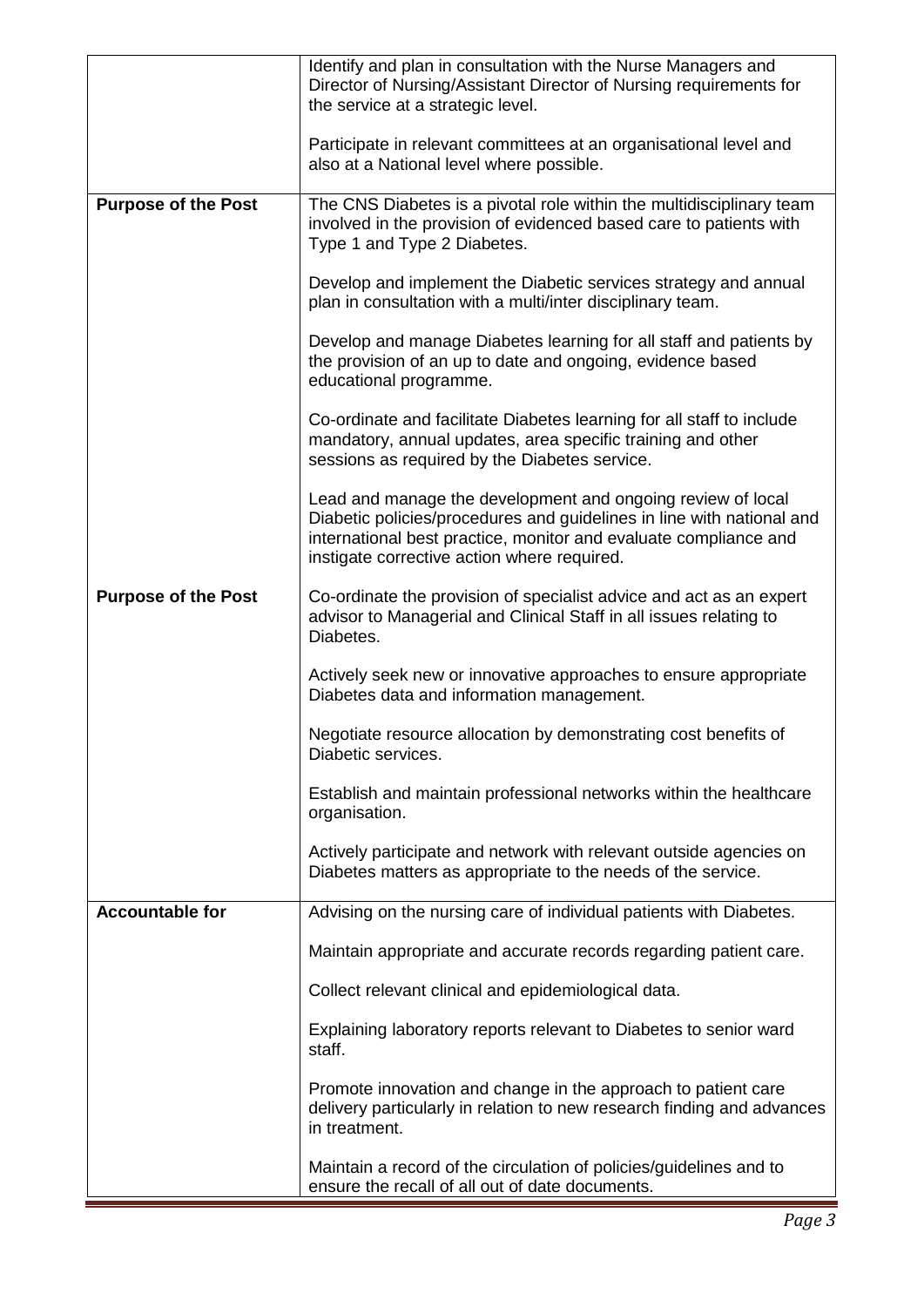|                                                                  | Produce annual report and service development report on Diabetic<br>services.                                                                                                                                                                                                                                                                                                                                                                                                                                                                                                                                                                                                                                                                                                                                                                                                                                                                                                                                                                                                                                                                                                                                                                                                                                                                                                                                                                                                                                                                                                                                                                                                                                                                                                                                                                                                                                                                                      |
|------------------------------------------------------------------|--------------------------------------------------------------------------------------------------------------------------------------------------------------------------------------------------------------------------------------------------------------------------------------------------------------------------------------------------------------------------------------------------------------------------------------------------------------------------------------------------------------------------------------------------------------------------------------------------------------------------------------------------------------------------------------------------------------------------------------------------------------------------------------------------------------------------------------------------------------------------------------------------------------------------------------------------------------------------------------------------------------------------------------------------------------------------------------------------------------------------------------------------------------------------------------------------------------------------------------------------------------------------------------------------------------------------------------------------------------------------------------------------------------------------------------------------------------------------------------------------------------------------------------------------------------------------------------------------------------------------------------------------------------------------------------------------------------------------------------------------------------------------------------------------------------------------------------------------------------------------------------------------------------------------------------------------------------------|
|                                                                  | Participate in the clinical induction of nursing staff and others.                                                                                                                                                                                                                                                                                                                                                                                                                                                                                                                                                                                                                                                                                                                                                                                                                                                                                                                                                                                                                                                                                                                                                                                                                                                                                                                                                                                                                                                                                                                                                                                                                                                                                                                                                                                                                                                                                                 |
|                                                                  | Provide reports as requested for the HSE performance verification<br>body and other requirements as required.                                                                                                                                                                                                                                                                                                                                                                                                                                                                                                                                                                                                                                                                                                                                                                                                                                                                                                                                                                                                                                                                                                                                                                                                                                                                                                                                                                                                                                                                                                                                                                                                                                                                                                                                                                                                                                                      |
| <b>Accountable for</b>                                           | Promote nursing research and clinical audit to improve standards.                                                                                                                                                                                                                                                                                                                                                                                                                                                                                                                                                                                                                                                                                                                                                                                                                                                                                                                                                                                                                                                                                                                                                                                                                                                                                                                                                                                                                                                                                                                                                                                                                                                                                                                                                                                                                                                                                                  |
|                                                                  | Be responsible for his/her own continuous education through formal<br>education opportunities, reading and relevant literature, attending<br>appropriate seminars, meetings and exhibitions thus ensuring<br>continuous clinical credibility amongst nursing, medical and<br>paramedical colleagues.                                                                                                                                                                                                                                                                                                                                                                                                                                                                                                                                                                                                                                                                                                                                                                                                                                                                                                                                                                                                                                                                                                                                                                                                                                                                                                                                                                                                                                                                                                                                                                                                                                                               |
| <b>Principle</b><br><b>Responsibilities and</b><br><b>Duties</b> | The person holding this post is required to support the<br>$\bullet$<br>principle that the care of the patient comes first at all times<br>and will approach their work with the flexibility and<br>enthusiasm necessary to make this principle a reality for<br>every patient to the greatest possible degree.<br>Maintain, throughout the Hospital, awareness of the primacy<br>$\bullet$<br>of the patient in relation to all hospital activities.<br>Performance management systems are part of the role and<br>$\bullet$<br>you will be required to participate in the Hospital's<br>performance management programme.<br><b>Clinical Focus</b><br>To provide high quality, client focussed care recognising the<br>valuable contribution of a well-managed and innovative<br>service.<br>Has a key role in formulating policy, implementing Diabetic<br>services programme and improving practice.<br>Works closely with medical consultants and Endocrinologists<br>and make alterations in prescribed clinical options along<br>agreed protocol driven guidelines and treatment modalities to<br>achieve patient / client centred outcomes and evaluates their<br>effectiveness.<br>Ensures that all Diabetic services policies, guidelines and<br>protocols are research/evidence based and that they are<br>updated as required.<br>Maintain effective communication structures and networks<br>which ensure that Diabetic services information is conveyed<br>effectively.<br>Promote good inter-professional teamwork.<br>$\bullet$<br>Ensure cost effectiveness is encompassed as criteria in all<br>٠<br>clinical decision making relating to Diabetes.<br>Implements health promotion strategies for patient/groups in<br>$\bullet$<br>accordance with public health agenda.<br>Collaborate with other members of the health care team in<br>the hospital and in the community to ensure that a<br>standardised approach to Diabetes is maintained. |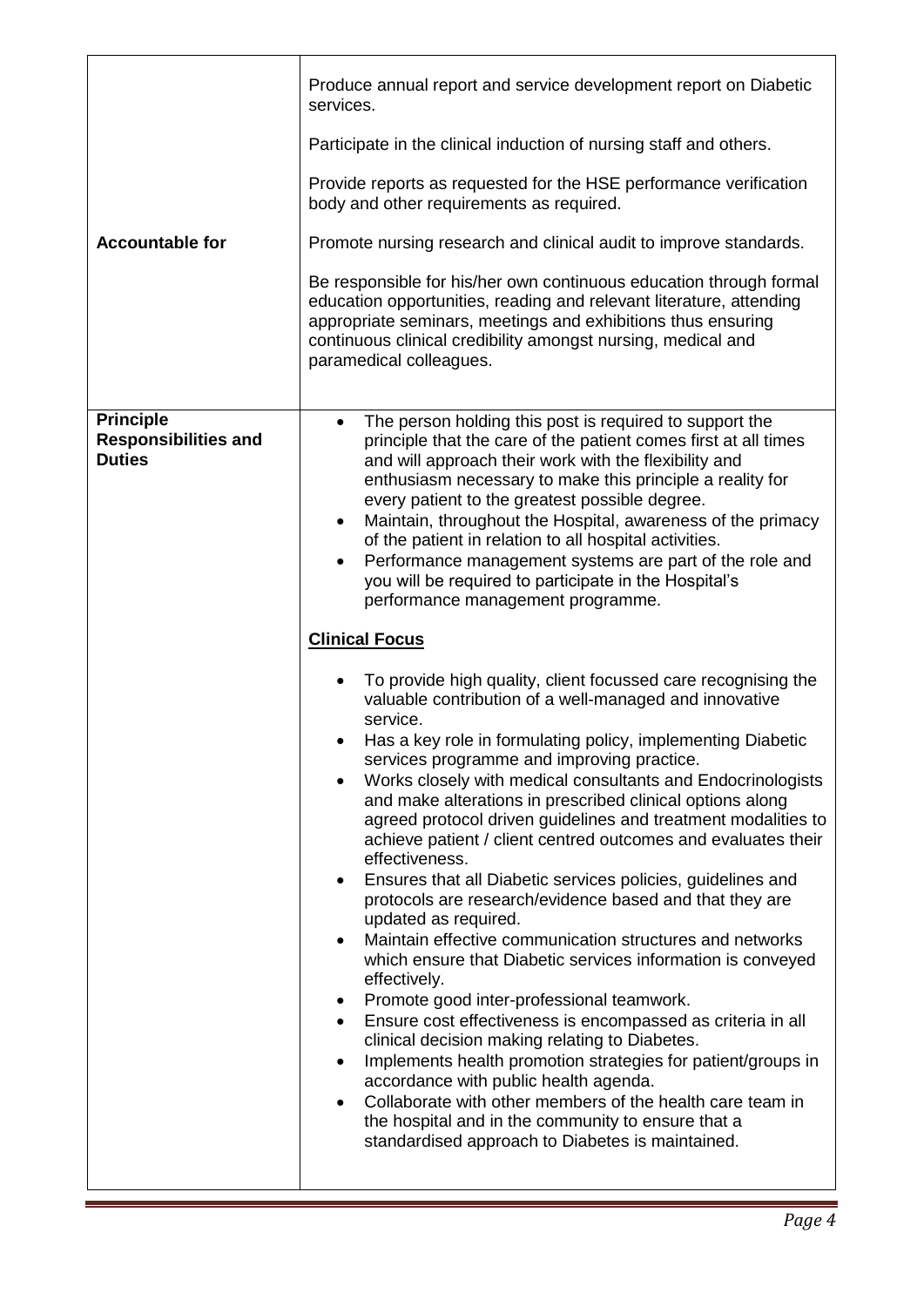| <b>Patient / Client Advocate</b>                                                                                                                                                                                                                                                                                                                                                                                                                                                                        |
|---------------------------------------------------------------------------------------------------------------------------------------------------------------------------------------------------------------------------------------------------------------------------------------------------------------------------------------------------------------------------------------------------------------------------------------------------------------------------------------------------------|
| Enable patients/clients, families and communities to fully<br>$\bullet$<br>participate in decisions about their health needs.<br>Articulates and represent patient/client interest in<br>٠<br>collaboration with the multidisciplinary team.<br>Communicates, negotiate and represent patient/client values<br>$\bullet$<br>and decisions in collaboration with other professionals.<br>Provide an efficient, effective and high-quality service,<br>$\bullet$<br>respecting the needs of each patient. |
| Have knowledge of existing resources/services, which help<br>$\bullet$<br>patients and their families/significant others, e.g. social<br>services, support groups, entitlements.                                                                                                                                                                                                                                                                                                                        |
| Maintain effective communication and liaison with all<br>members of health care team.                                                                                                                                                                                                                                                                                                                                                                                                                   |
| Implement changes in healthcare service in response to<br>patient/client need and service demand.                                                                                                                                                                                                                                                                                                                                                                                                       |
| Maintains a safe environment for patients, relatives and staff<br>$\bullet$<br>according to the Health Safety & Welfare at Work legislation.                                                                                                                                                                                                                                                                                                                                                            |
| <b>Education and Training</b>                                                                                                                                                                                                                                                                                                                                                                                                                                                                           |
| Assist with the establishment, delivery and evaluation of<br>structured patient education programmes.                                                                                                                                                                                                                                                                                                                                                                                                   |
| Provide group or individual education sessions for the<br>commencement of injectable therapies/insulin therapy where<br>appropriate.                                                                                                                                                                                                                                                                                                                                                                    |
| Provides mentorship, preceptorship, teaching, facilitation and<br>professional supervisory skills for nurses, and other<br>healthcare workers.                                                                                                                                                                                                                                                                                                                                                          |
| Educates patient, clients, families and communities in<br>relation to their healthcare needs in best practice Diabetic<br>services.                                                                                                                                                                                                                                                                                                                                                                     |
| Functions as role model through the provision of professional<br>$\bullet$<br>leadership and demonstration of best practice in the area of<br>Diabetes.                                                                                                                                                                                                                                                                                                                                                 |
| Demonstrate vision, innovation and flexibility in promoting<br>$\bullet$<br>research/evidence-based practice and in developing<br>awareness/education programmes for staff.                                                                                                                                                                                                                                                                                                                             |
| Participate in relevant in-service education and study days<br>$\bullet$<br>for all healthcare staff.                                                                                                                                                                                                                                                                                                                                                                                                   |
| Provide reports as requested for the HSE performance<br>verification body and other requirements as required.                                                                                                                                                                                                                                                                                                                                                                                           |
| Identify own continuing professional development needs and<br>engage accordingly.                                                                                                                                                                                                                                                                                                                                                                                                                       |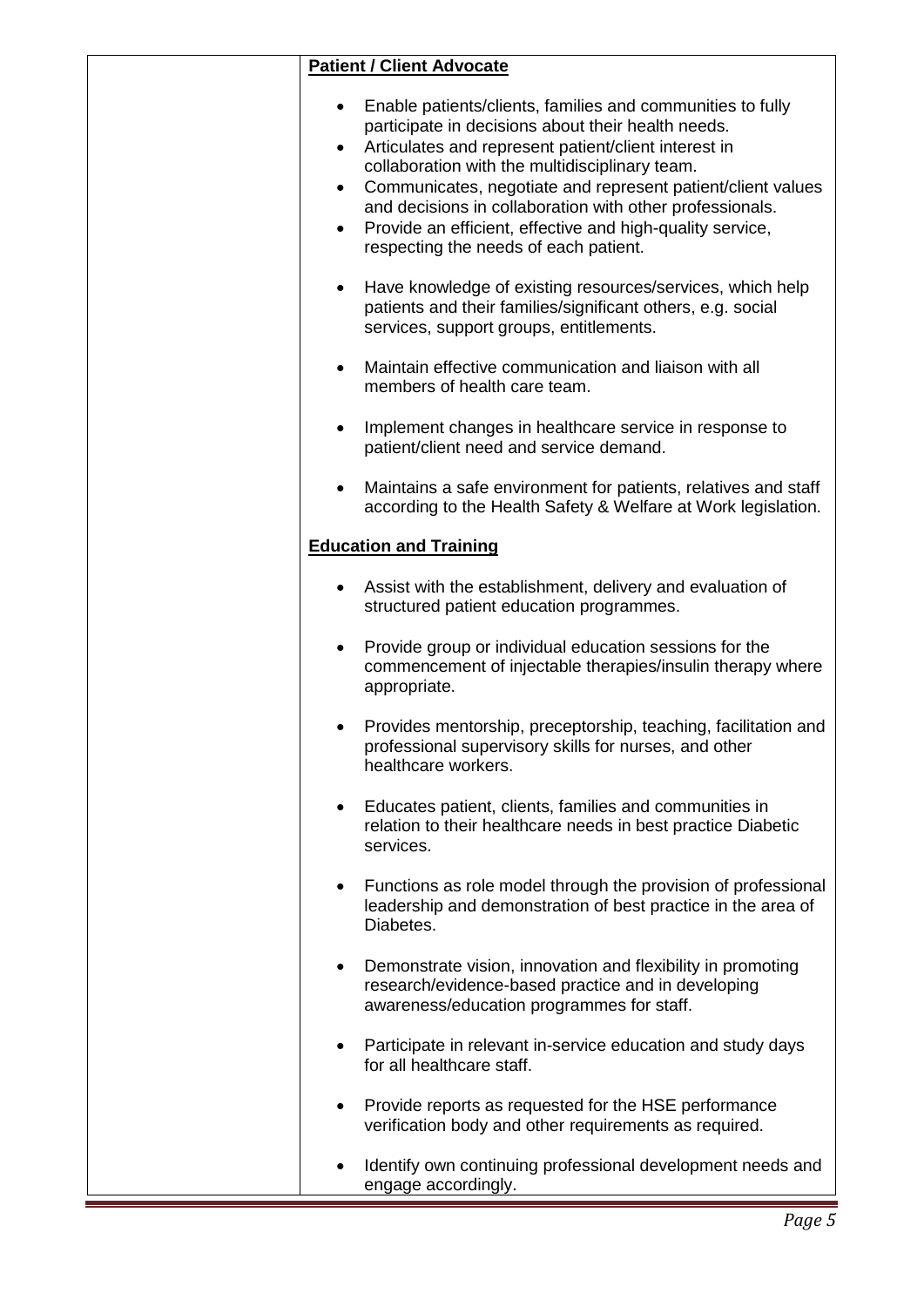| Undertake the nurse prescribing of medicinal products<br>certificate and achieve other requirements to become a<br>registered nurse prescriber within an agreed timeframe.<br>Participate as an active member of the Diabetes Service at<br>$\bullet$                                                                                                                                                                                                                                                                                                                                                                                                                                                                                                                                                                                                                                                                                                                                                                                                                                   |
|-----------------------------------------------------------------------------------------------------------------------------------------------------------------------------------------------------------------------------------------------------------------------------------------------------------------------------------------------------------------------------------------------------------------------------------------------------------------------------------------------------------------------------------------------------------------------------------------------------------------------------------------------------------------------------------------------------------------------------------------------------------------------------------------------------------------------------------------------------------------------------------------------------------------------------------------------------------------------------------------------------------------------------------------------------------------------------------------|
| conferences relating to provision of diabetes care.                                                                                                                                                                                                                                                                                                                                                                                                                                                                                                                                                                                                                                                                                                                                                                                                                                                                                                                                                                                                                                     |
| <b>Audit and Research</b>                                                                                                                                                                                                                                                                                                                                                                                                                                                                                                                                                                                                                                                                                                                                                                                                                                                                                                                                                                                                                                                               |
| The post holder will audit clinical practice on an ongoing<br>basis.<br>Use the outcomes of audit to improve service provision.<br>٠<br>Provide feedback through verbal and written reporting.<br>$\bullet$<br>Participate in the implementation and evaluation of<br>$\bullet$<br>interdisciplinary audit systems in relation to Diabetic<br>services.<br>Identifies, critically analyses, disseminates and integrates<br>$\bullet$<br>research evidence into the area of specialist practice.<br>Evaluates equipment and products, which may impact on<br>$\bullet$<br>Diabetes service and patient care.                                                                                                                                                                                                                                                                                                                                                                                                                                                                             |
| Continually monitors the Diabetic service to ensure that it<br>$\bullet$<br>reflects current needs.<br>Develops cohesive links with other Diabetic Nurse<br>$\bullet$<br>Specialists in the HSE to ensure that Diabetes services<br>policies procedures and practice are standardised                                                                                                                                                                                                                                                                                                                                                                                                                                                                                                                                                                                                                                                                                                                                                                                                   |
| throughout the region.<br>Develop and implement the Diabetic services strategy and<br>$\bullet$<br>annual plan in consultation with a multi/inter disciplinary<br>team.<br>Advises and participates in the procurement, commissioning,<br>٠<br>tendering and purchasing of patient care and medical<br>equipment as pertaining to Diabetes.                                                                                                                                                                                                                                                                                                                                                                                                                                                                                                                                                                                                                                                                                                                                             |
| <b>Consultative Role:</b>                                                                                                                                                                                                                                                                                                                                                                                                                                                                                                                                                                                                                                                                                                                                                                                                                                                                                                                                                                                                                                                               |
| Provides professional leadership in clinical practice and act<br>$\bullet$<br>as a resource and role model for specialist practice.<br>Consult closely with consultant Endocrinologists.<br>٠<br>Uses specialist knowledge to support and enhance<br>$\bullet$<br>generalist nursing/midwifery practice.<br>Take a lead as a member of local, regional and national<br>$\bullet$<br>committees and provide advice on Diabetes, nursing and<br>related topics.<br>To provide high quality patient focused care recognising the<br>$\bullet$<br>valuable contribution of a well-managed and innovative<br>service.<br>Has a key role in formulating policy, implementing infection<br>٠<br>prevention & control programmes and improving practice.<br>To monitor and critically evaluate the practices and<br>$\bullet$<br>resources used through audit and risk management.<br>Ensure that learning objectives set for Student Nurses, by<br>$\bullet$<br>the Nursing and Midwifery Board of Ireland (NMBI) in relation<br>to Diabetes are adhered to and achieved. Liaise with Clinical |
| Placement Co-ordinator regarding learning objectives and<br>establish criteria for their achievement.                                                                                                                                                                                                                                                                                                                                                                                                                                                                                                                                                                                                                                                                                                                                                                                                                                                                                                                                                                                   |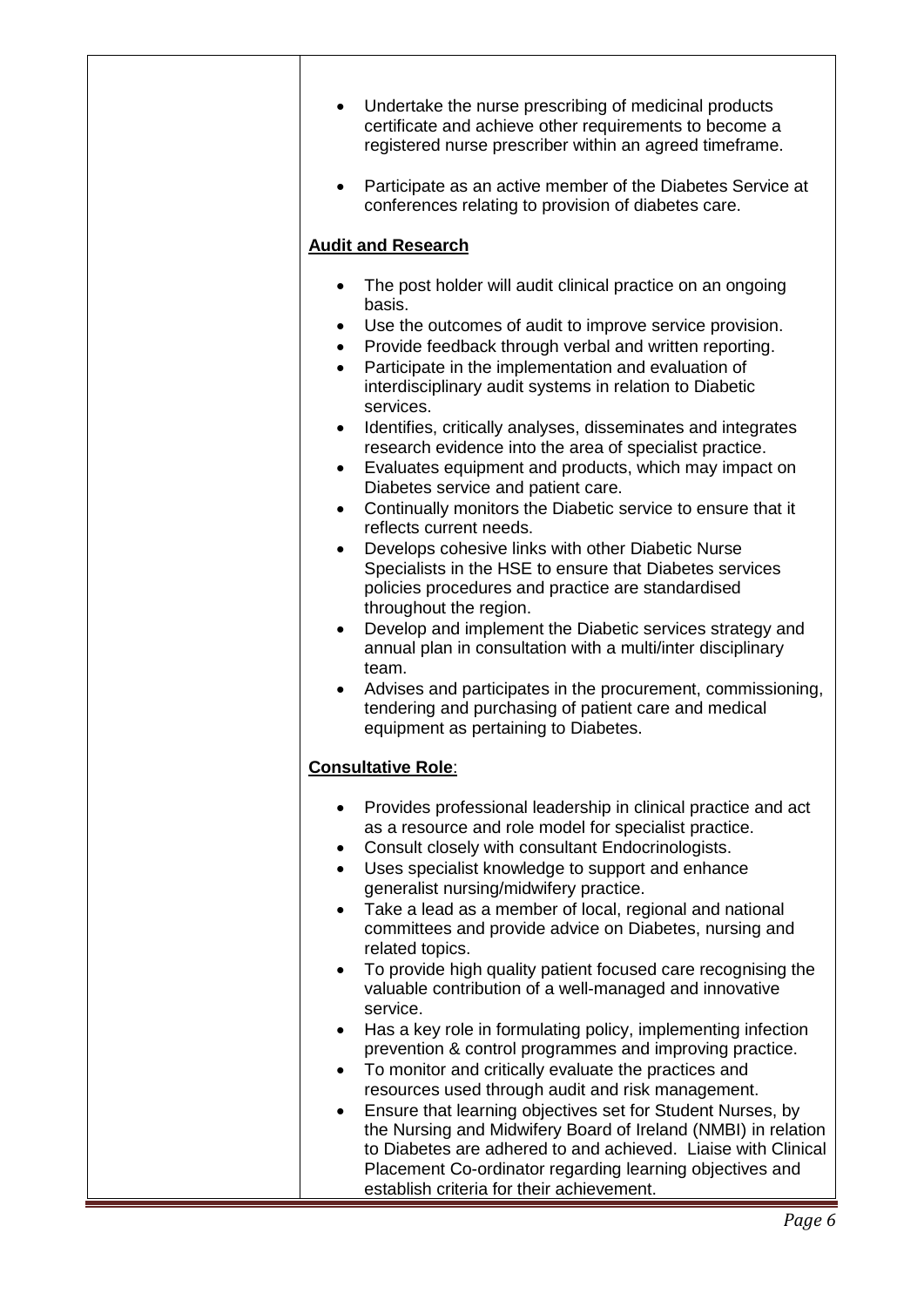| Liaise with the project development/technical services team<br>on issues pertinent to the hospital services.                                                                                                                                                                                                                                                                                                                                                                                                                                                                                                                                                                                                                                                                                                                                                                                                                                                                                                                                                                  |
|-------------------------------------------------------------------------------------------------------------------------------------------------------------------------------------------------------------------------------------------------------------------------------------------------------------------------------------------------------------------------------------------------------------------------------------------------------------------------------------------------------------------------------------------------------------------------------------------------------------------------------------------------------------------------------------------------------------------------------------------------------------------------------------------------------------------------------------------------------------------------------------------------------------------------------------------------------------------------------------------------------------------------------------------------------------------------------|
| <b>Management:</b>                                                                                                                                                                                                                                                                                                                                                                                                                                                                                                                                                                                                                                                                                                                                                                                                                                                                                                                                                                                                                                                            |
| Provide an efficient, effective and high-quality service,<br>$\bullet$<br>respecting the needs of each patient/client.<br>Effectively manage time and caseload in order to meet the<br>needs of a changing and developing service.<br>Continually monitor the service to ensure it reflects current<br>$\bullet$<br>needs.<br>Implement and manage identified changes.<br>Ensure confidentiality in relation to patient/client records is<br>$\bullet$<br>maintained.<br>Maintain accurate and up to date statistics of the service<br>٠<br>provided, including audit of patient/client contacts.<br>Represent the specialist service at local, national and<br>$\bullet$<br>international meetings as required.<br>Maintain accurate and contemporaneous records/ data on all<br>matters pertaining to the planning, management, delivery<br>and evaluation of this service in line with HSE requirements.<br>Collect statistical information and data to help develop and<br>$\bullet$<br>improve the service<br>Produce regular reports on progress in service development |
| KPI's                                                                                                                                                                                                                                                                                                                                                                                                                                                                                                                                                                                                                                                                                                                                                                                                                                                                                                                                                                                                                                                                         |
| The identification & development of Key Performance<br>$\bullet$<br>Indicators (KPIs) which are congruent with the Hospital's<br>service plan targets.<br>The development of Action Plans to address KPI targets.<br>$\bullet$<br>Driving and promoting a Performance Management culture.<br>$\bullet$<br>In conjunction with line manager assist in the development of<br>$\bullet$<br>a Performance Management system for your profession.<br>The management and delivery of KPIs as a routine and core<br>business objective.                                                                                                                                                                                                                                                                                                                                                                                                                                                                                                                                              |
| <b>Health &amp; Safety</b>                                                                                                                                                                                                                                                                                                                                                                                                                                                                                                                                                                                                                                                                                                                                                                                                                                                                                                                                                                                                                                                    |
| Ensure that effective safety procedures are developed and<br>$\bullet$<br>managed to comply with statutory obligations, in conjunction<br>with relevant staff.<br>The post holder is responsible for ensuring that they become<br>familiar with the requirements stated within the Risk<br>Management Strategy and that they comply with the Group's<br>Risk Management Incident/Near Miss reporting policies and<br>procedures.<br>The post holder must foster and support a quality<br>$\bullet$<br>improvement culture throughout your area of responsibility in<br>relation to Diabetes services.<br>Be aware of and familiar with Health & Safety regulations.<br>Ensure mandatory training is up to date.<br>٠<br>The post holder must take reasonable care for his or her own<br>$\bullet$<br>actions and the effect that these may have upon the safety of<br>others.                                                                                                                                                                                                 |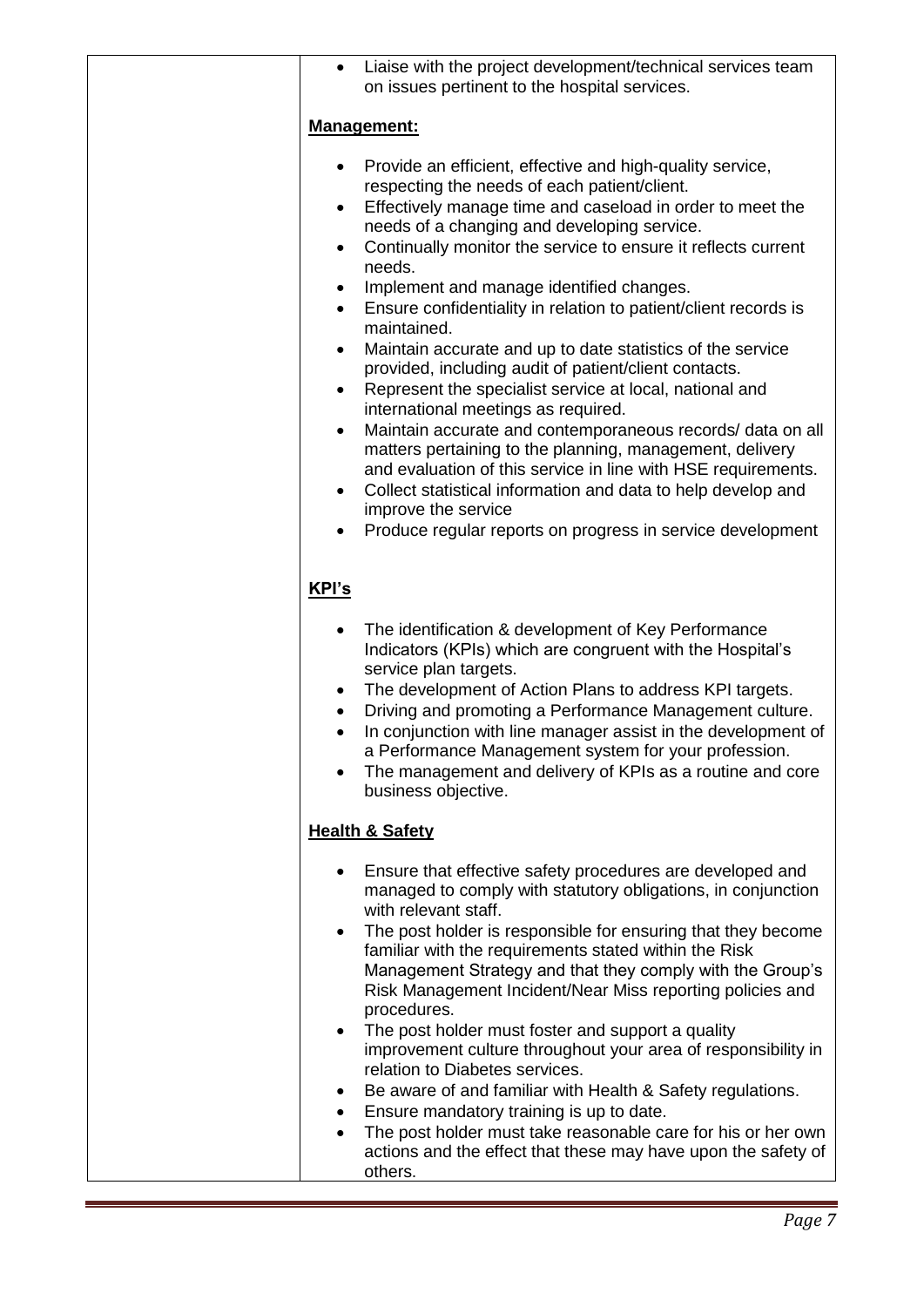|                                            | <b>Hospital Uniform:</b>                                                                                                                                                                                                                                                                                                                                                                                                                                                                                                                                                                                                                                                                               |
|--------------------------------------------|--------------------------------------------------------------------------------------------------------------------------------------------------------------------------------------------------------------------------------------------------------------------------------------------------------------------------------------------------------------------------------------------------------------------------------------------------------------------------------------------------------------------------------------------------------------------------------------------------------------------------------------------------------------------------------------------------------|
|                                            | Ensure you comply with hospital policy.                                                                                                                                                                                                                                                                                                                                                                                                                                                                                                                                                                                                                                                                |
|                                            |                                                                                                                                                                                                                                                                                                                                                                                                                                                                                                                                                                                                                                                                                                        |
|                                            | <b>Personal Development:</b>                                                                                                                                                                                                                                                                                                                                                                                                                                                                                                                                                                                                                                                                           |
|                                            | Keep up to date with nursing literature, recent nursing research<br>findings and new developments in nursing management, education<br>and practice and advise staff on necessary changes. It is the<br>responsibility of each professional to update his/her own human<br>development.                                                                                                                                                                                                                                                                                                                                                                                                                 |
|                                            | Attend staff meetings/study-days/seminars as considered appropriate<br>and feedback appropriate information.                                                                                                                                                                                                                                                                                                                                                                                                                                                                                                                                                                                           |
|                                            | <b>Confidentiality</b><br>In the course of your employment you may have access to, or hear<br>information concerning, the medical or personal affairs of patients<br>and/or staff, or other health service business. Such records and<br>information are strictly confidential and, unless acting on the<br>instructions of an authorised officer, on no account must information<br>concerning staff, patients or other health service business be<br>divulged or discussed except in the performance of normal duty. In<br>addition, records must never be left in such a manner that<br>unauthorised persons can obtain access to them and must be left in<br>safe custody when no longer required. |
|                                            | It would be expected in the normal course of events at Hospital<br>level that the role will evolve as professional and service<br>demands change. Management structures, budgetary<br>processes and training/education initiatives are the subject of<br>on-going development to facilitate the exercise of the devolved<br>functions set out above.                                                                                                                                                                                                                                                                                                                                                   |
|                                            | This job description indicates the main responsibilities and<br>duties of the post and is subject to review and amendment to<br>reflect the changing needs of the hospital service. The extent<br>and speed of change in the delivery of health care is such that<br>adaptability is essential. The incumbent will be required to<br>establish, maintain, enhance and develop their professional<br>knowledge, skills and aptitudes in order to respond to a<br>developing service situation.                                                                                                                                                                                                          |
| <b>Eligibility Criteria</b>                | 1. Professional Qualifications & Experience                                                                                                                                                                                                                                                                                                                                                                                                                                                                                                                                                                                                                                                            |
| <b>Qualifications and/or</b><br>experience | Each candidate must, at the latest date for receipt of completed<br>applications for the post:                                                                                                                                                                                                                                                                                                                                                                                                                                                                                                                                                                                                         |
|                                            | Be registered or be eligible to be registered in the General Division<br>of the Register of Nurses & Midwives maintained by the Nursing and<br>Midwifery Board of Ireland (NMBI)/ An Bord Altranais agus<br>Cnáimhseachais na hÉireann.                                                                                                                                                                                                                                                                                                                                                                                                                                                                |
|                                            | and                                                                                                                                                                                                                                                                                                                                                                                                                                                                                                                                                                                                                                                                                                    |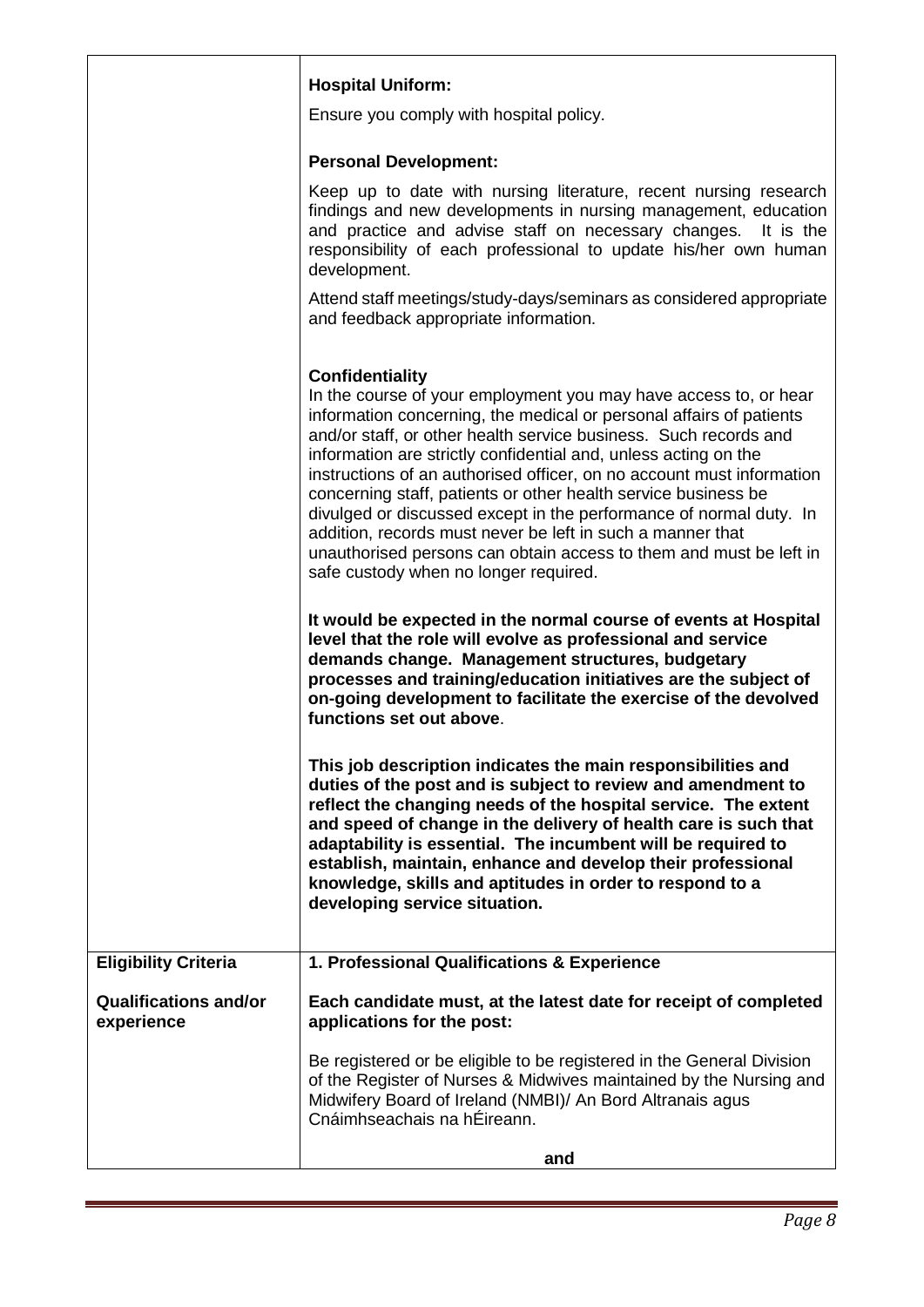| Possess a Level 8 or higher post-registration National Qualifications<br>Authority of Ireland major academic award relevant to the specialist<br>area of diabetes                                                                                                                                                                                                                                 |
|---------------------------------------------------------------------------------------------------------------------------------------------------------------------------------------------------------------------------------------------------------------------------------------------------------------------------------------------------------------------------------------------------|
| and                                                                                                                                                                                                                                                                                                                                                                                               |
| Have a minimum of 2 years' experience in the specialist area of<br><b>Diabetes</b>                                                                                                                                                                                                                                                                                                                |
| and                                                                                                                                                                                                                                                                                                                                                                                               |
| Have a minimum of 5 years post registration nursing experience of<br>which 2 years nursing experience must be in an acute hospital<br>environment                                                                                                                                                                                                                                                 |
| and                                                                                                                                                                                                                                                                                                                                                                                               |
| Have the requisite knowledge and ability including, a high standard<br>of suitability and clinical, managerial and administrative capacity to<br>properly discharge the functions of the role                                                                                                                                                                                                     |
| and                                                                                                                                                                                                                                                                                                                                                                                               |
| Demonstrate evidence of continuing professional development                                                                                                                                                                                                                                                                                                                                       |
| Proof of current registration will be required before employment is<br>confirmed                                                                                                                                                                                                                                                                                                                  |
| 2.<br><b>Annual registration</b><br>Practitioners must maintain live annual registration on the<br>(i)<br>relevant division of the Register of Nurses and Midwives<br>maintained by the Nursing and Midwifery Board of Ireland (Bord<br>Altranais agus Cnáimhseachais na hÉireann).<br>And                                                                                                        |
| Confirm annual registration with NMBI to the HSE by way of the<br>(ii)<br>annual Patient Safety Assurance Certificate (PSAC).                                                                                                                                                                                                                                                                     |
| 3. Age<br>The Public Service Superannuation (Age of Retirement) Act, 2018*<br>set 70 years as the compulsory retirement age for public servants.<br>In accordance with HR Circular 029/2018 all other appointees' who<br>have not already reached their retirement age before 26 <sup>th</sup> December<br>2018 will have the choice to work beyond the age of 65 to age 70 if<br>they so choose. |
| * Public Servants not affected by this legislation:                                                                                                                                                                                                                                                                                                                                               |
| Public servants recruited since 1 January 2013 are members of the<br>Single Pension Scheme and have a compulsory retirement age of<br>70.                                                                                                                                                                                                                                                         |
| <b>Health</b><br>4.<br>Candidates for and any person holding the office must be fully<br>competent and capable of undertaking the duties attached to the<br>office and be in a state of health such as would indicate a<br>reasonable prospect of ability to render regular and efficient<br>service.                                                                                             |
| 5.<br><b>Character</b><br>Candidates for and any person holding the office must be of good<br>character.                                                                                                                                                                                                                                                                                          |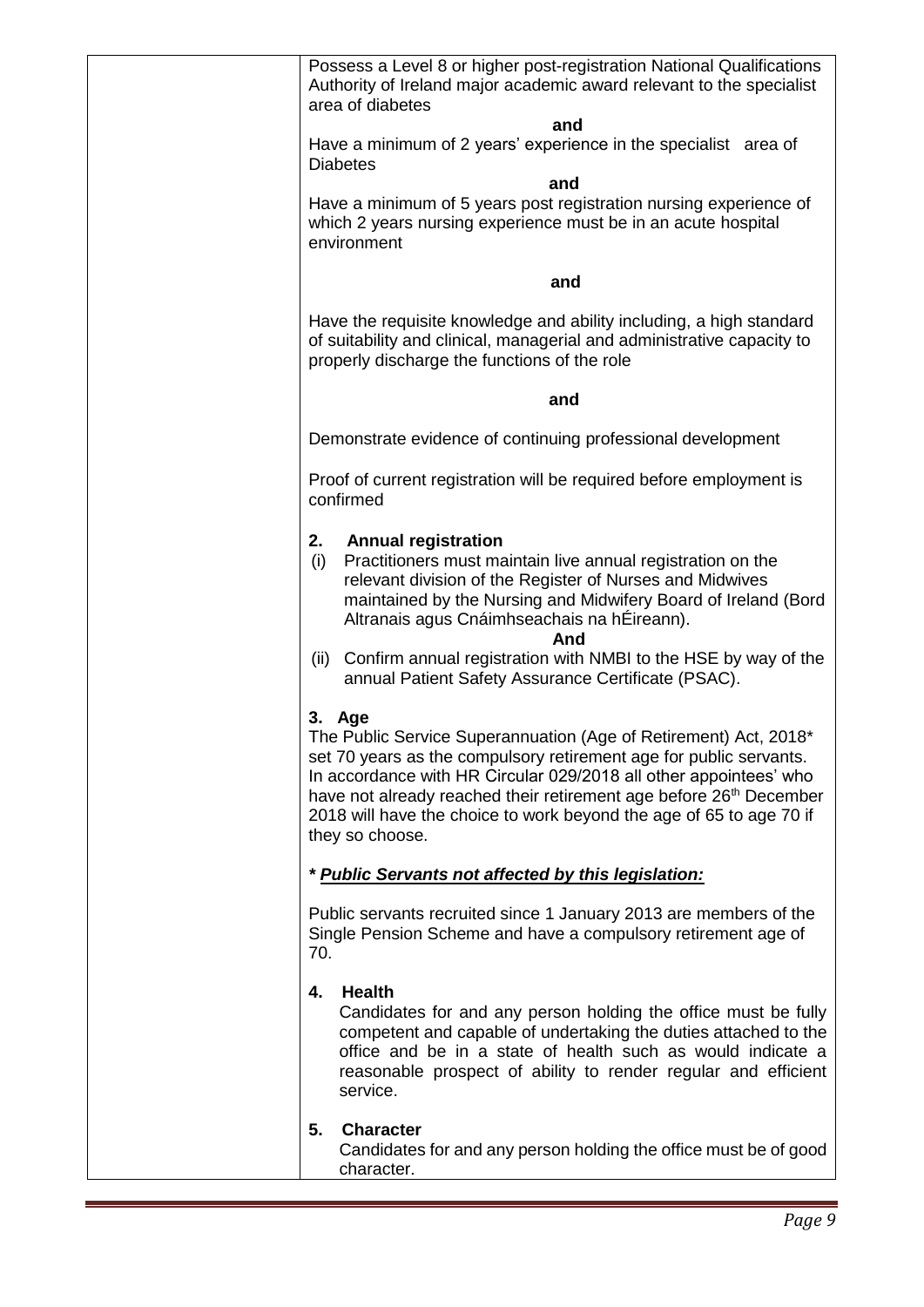| <b>Post Specific</b><br><b>Requirements/Desirable</b>        | Demonstrate evidence of expertise and knowledge in safe<br>$\bullet$<br>practice in providing nursing care relevant to the area of<br>diabetes to include experience of working autonomously in an<br>outpatient setting and experience of developing diabetic care<br>packages / treatment programmes for diabetic clients.<br>Once appointed as the CNS the appointee must agree to<br>undertake the Nurse Prescribing of Medicinal Products<br>Certificate, and achieve the requirements to become a<br>Registered Nurse Prescriber (RNP) in Ireland within an agreed<br>timeframe.                                                                                                                                                                                                                                                                                                                                                                                                                                                                                                                                                                                                                                                                                                                                                                                                                                                                                                                                                                                                                                                                                                                                                                                                                                                                                                                                                                                                                                                                                                                                                                                                                                                                                                                                                            |
|--------------------------------------------------------------|---------------------------------------------------------------------------------------------------------------------------------------------------------------------------------------------------------------------------------------------------------------------------------------------------------------------------------------------------------------------------------------------------------------------------------------------------------------------------------------------------------------------------------------------------------------------------------------------------------------------------------------------------------------------------------------------------------------------------------------------------------------------------------------------------------------------------------------------------------------------------------------------------------------------------------------------------------------------------------------------------------------------------------------------------------------------------------------------------------------------------------------------------------------------------------------------------------------------------------------------------------------------------------------------------------------------------------------------------------------------------------------------------------------------------------------------------------------------------------------------------------------------------------------------------------------------------------------------------------------------------------------------------------------------------------------------------------------------------------------------------------------------------------------------------------------------------------------------------------------------------------------------------------------------------------------------------------------------------------------------------------------------------------------------------------------------------------------------------------------------------------------------------------------------------------------------------------------------------------------------------------------------------------------------------------------------------------------------------|
| <b>Essential Skills,</b><br>competencies and/or<br>knowledge | Demonstrates a high level of clinical knowledge to effectively<br>$\bullet$<br>carry out the duties and responsibilities of the role<br>A vision for diabetes integrated care provision crossing<br>$\bullet$<br>primary and secondary boundaries<br>Demonstrate the ability to lead on clinical practice and<br>$\bullet$<br>service quality<br>Demonstrate an in-depth knowledge of Diabetes, general<br>and specialist nursing practice, risk management and clinical<br>audit as well as educational research and management skills<br>and must have the potential to plan and co-ordinate a<br>programme of infection prevention and control and staff<br>education on matters relating to infection prevention and<br>control.<br>Demonstrate evidence of further education / appropriate<br>$\bullet$<br>expertise in the speciality and demonstration of excellent<br>clinical practice.<br>Demonstrate promotion of evidence-based decision making/<br>$\bullet$<br>evidence based clinical knowledge in making decisions<br>regarding patient/client care.<br>Demonstrate the ability to relate nursing research to nursing<br>practice<br>Demonstrate knowledge of quality assurance practices and<br>their application to nursing procedures<br>Demonstrate an awareness of relevant legislation and policy<br>e.g. legislation relevant to the service area, health and<br>safety, infection control etc<br>Demonstrate an awareness of current and emerging nursing<br>٠<br>strategies and policies in relation to the clinical /designated<br>area<br>Demonstrate a willingness to develop IT skills relevant to the<br>٠<br>role<br>Demonstrate the ability to plan and manage resources<br>٠<br>effectively<br>Demonstrate the ability to build and maintain relationships<br>٠<br>including the ability to work effectively as part of a multi-<br>disciplinary team<br>Demonstrate the ability to build, lead and manage a team<br>٠<br>Demonstrate a commitment to providing a quality service<br>٠<br>Demonstrate initiative and innovation in the delivery of<br>$\bullet$<br>service and an openness to change<br>Demonstrate effective analytical, problem solving and<br>$\bullet$<br>decision-making skills<br>Demonstrate strong communication and influencing skills<br>٠<br>Demonstrate integrity and ethical stance |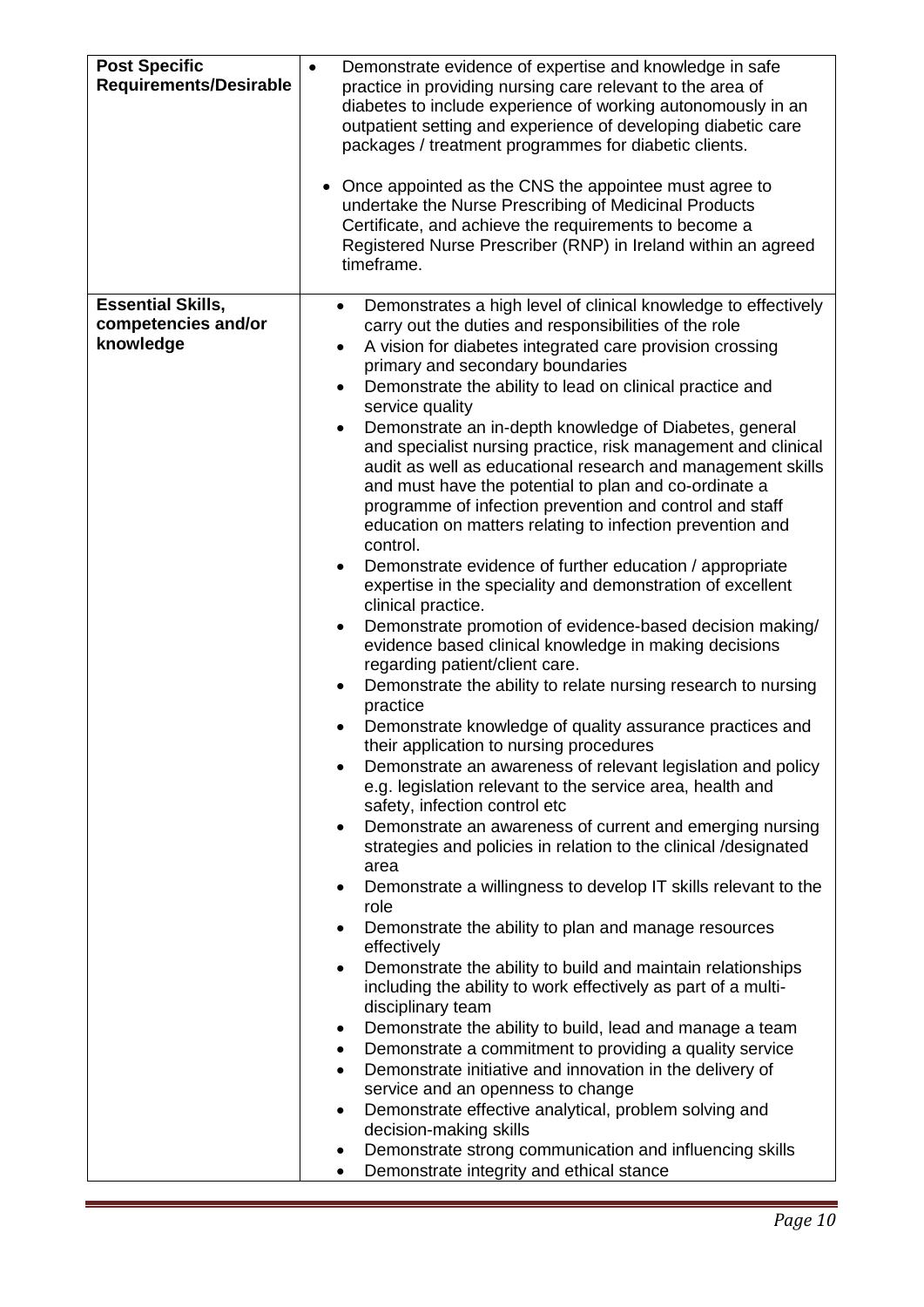|                                                         | Demonstrate resilience and composure<br>٠<br>Demonstrate a commitment to continuing professional<br>$\bullet$<br>development.                                                                                                                                                                                                                                                                                                                                                                                                                                                                                                                                          |
|---------------------------------------------------------|------------------------------------------------------------------------------------------------------------------------------------------------------------------------------------------------------------------------------------------------------------------------------------------------------------------------------------------------------------------------------------------------------------------------------------------------------------------------------------------------------------------------------------------------------------------------------------------------------------------------------------------------------------------------|
| <b>Other Requirements for</b><br>the role               | The successful applicant will be required to work flexibly in response<br>to changing local/organisational/network requirements.                                                                                                                                                                                                                                                                                                                                                                                                                                                                                                                                       |
| <b>Competition Specific</b><br><b>Selection Process</b> | Applications should be submitted by completing the hospital's<br>standard job application form. Application forms and full particulars<br>relating to the post are available on St. John's Hospital website,                                                                                                                                                                                                                                                                                                                                                                                                                                                           |
| <b>Short listing / Interview</b>                        | Details on this campaign can be found at<br>http://www.stjohnshospital.ie/management-and-<br>admistration/recruitment/ or contact the HR department St. John's<br>Hospital.                                                                                                                                                                                                                                                                                                                                                                                                                                                                                            |
|                                                         | Applications to Human Resources Department, St. John's Hospital.<br>recruitment@stjohnshospital.ie                                                                                                                                                                                                                                                                                                                                                                                                                                                                                                                                                                     |
|                                                         | Closing date: 8 <sup>th</sup> June 2022                                                                                                                                                                                                                                                                                                                                                                                                                                                                                                                                                                                                                                |
|                                                         | <b>Ranking/Shortlisting/Interview</b><br>A ranking and or shortlisting exercise may be carried out on the<br>basis of information supplied in your application form. The criteria<br>for ranking and or shortlisting are based on the requirements of the<br>post as outlined in the eligibility criteria and skills, competencies<br>and/or knowledge section of this job specification. Therefore it is<br>very important that you think about your experience in light of those<br>requirements.                                                                                                                                                                    |
|                                                         | Failure to include information regarding these requirements may<br>result in you not being called forward to the next stage of the<br>selection process.                                                                                                                                                                                                                                                                                                                                                                                                                                                                                                               |
|                                                         | Those successful at the ranking stage of this process (where<br>applied) will be placed on an order of merit and will be called to<br>interview in 'bands' depending on the service needs of the<br>organisation.                                                                                                                                                                                                                                                                                                                                                                                                                                                      |
| <b>Code of Practice</b>                                 | St. John's Hospital will run this campaign in compliance with the<br>Code of Practice prepared by the Commission for Public Service<br>Appointments (CPSA). The Code of Practice sets out how the core<br>principles of probity, merit, equity and fairness might be applied on a<br>principle basis. The Code also specifies the responsibilities placed<br>on candidates, feedback facilities for candidates on matters relating<br>to their application, when requested, and outlines procedures in<br>relation to requests for a review of the recruitment and selection<br>process, and review in relation to allegations of a breach of the<br>Code of Practice. |
|                                                         | Codes of Practice are published by the CPSA and are available on<br>www.hse.ie in the document posted with each vacancy entitled<br>"Code of Practice, Information For Candidates" or on www.cpsa-<br>online.ie.                                                                                                                                                                                                                                                                                                                                                                                                                                                       |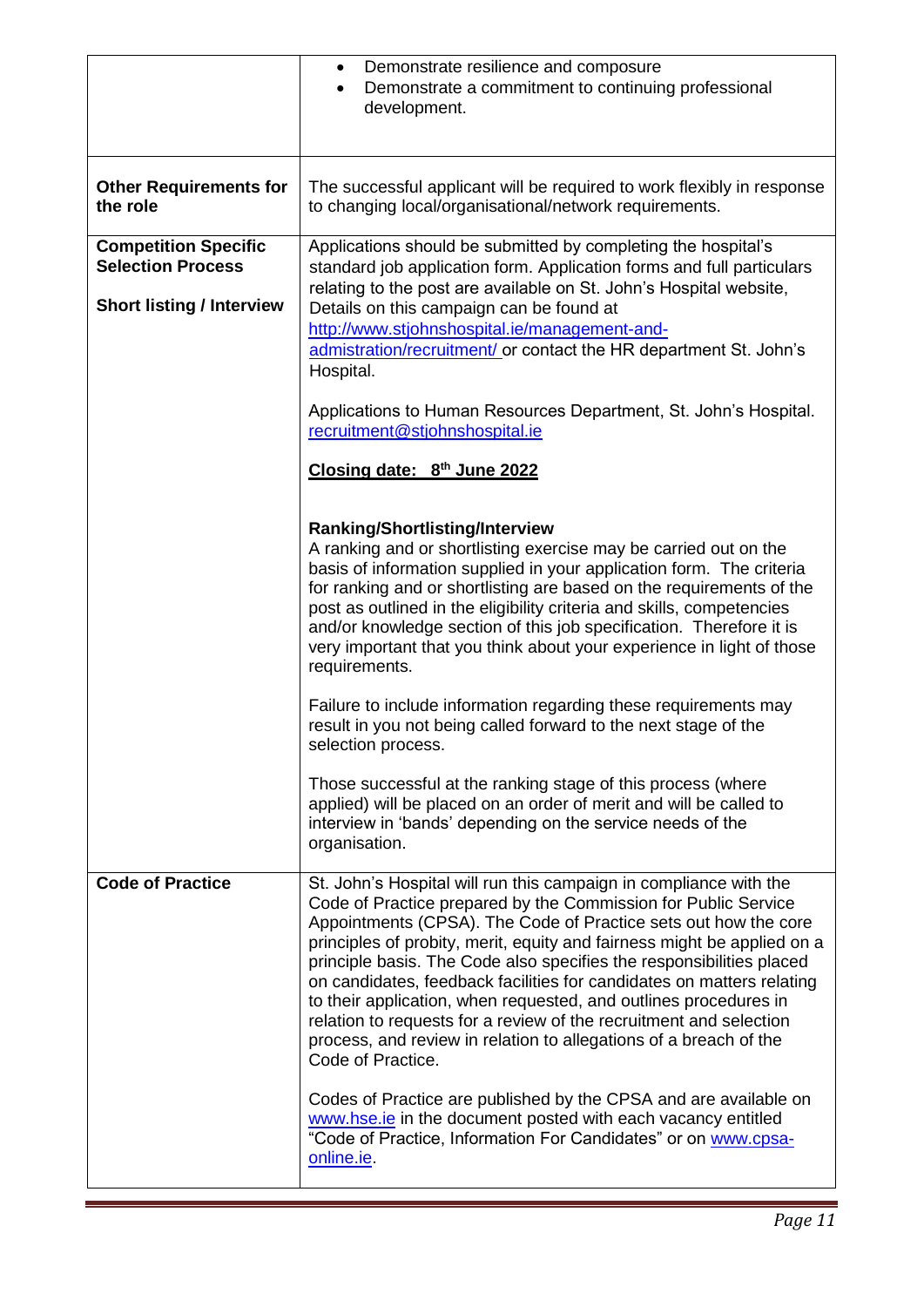

## **Terms and Conditions of Employment Clinical Nurse Specialist – Diabetes Care**

| Tenure              | The appointment is whole-time, Permanent and pensionable.                                                                                                                                                                                                                                                                                                                                                                                                                                                                                                                                                                                                                                           |
|---------------------|-----------------------------------------------------------------------------------------------------------------------------------------------------------------------------------------------------------------------------------------------------------------------------------------------------------------------------------------------------------------------------------------------------------------------------------------------------------------------------------------------------------------------------------------------------------------------------------------------------------------------------------------------------------------------------------------------------|
|                     | A panel may be created from which Permanent vacancies of whole-time<br>duration may be filled during the life of the panel.                                                                                                                                                                                                                                                                                                                                                                                                                                                                                                                                                                         |
|                     | Appointment as an employee of the Health Service Executive is<br>governed by the Health Act 2004 and the Public Service Management<br>(Recruitment and Appointment) Act 2004.                                                                                                                                                                                                                                                                                                                                                                                                                                                                                                                       |
| <b>Remuneration</b> | The salary scale for this post is in accordance with HSE approved<br>salary scales.<br>01/10/2021 PSPP:<br>€51,422; €52,273; €52,993; €54,170; €55,469; €56,745; €58,021;<br>€59,457; €60,792                                                                                                                                                                                                                                                                                                                                                                                                                                                                                                       |
| <b>Working Week</b> | The standard working week applying to the post is: 39 hours<br>delivered on a 5 over 7 day roster including weekends. The nature<br>of the post may involve/require attendance at the Hospital outside of<br>scheduled hours.                                                                                                                                                                                                                                                                                                                                                                                                                                                                       |
|                     | HSE Circular 003-2009 "Matching Working Patterns to Service<br>Needs (Extended Working Day / Week Arrangements); Framework<br>for Implementation of Clause 30.4 of Towards 2016" applies. Under<br>the terms of this circular, all new entrants and staff appointed to<br>promotional posts from Dec 16 <sup>th</sup> 2008 will be required to work<br>agreed roster / on call arrangements as advised by their line<br>manager. Contracted hours of work are liable to change between<br>the hours of 8am-8pm over seven days to meet the requirements for<br>extended day services in accordance with the terms of the<br>Framework Agreement (Implementation of Clause 30.4 of Towards<br>2016). |
| <b>Annual Leave</b> | The annual leave entitlement is in accordance with St. John's<br>Hospital/HSE approved leave entitlements.                                                                                                                                                                                                                                                                                                                                                                                                                                                                                                                                                                                          |
| Superannuation      | All pensionable staff become members of the pension scheme.                                                                                                                                                                                                                                                                                                                                                                                                                                                                                                                                                                                                                                         |
| <b>Probation</b>    | Employment will be probationary for the first six months, during<br>which time the Department Head will carry out periodic probation<br>assessment reviews. The appointee will cease to hold office at the                                                                                                                                                                                                                                                                                                                                                                                                                                                                                          |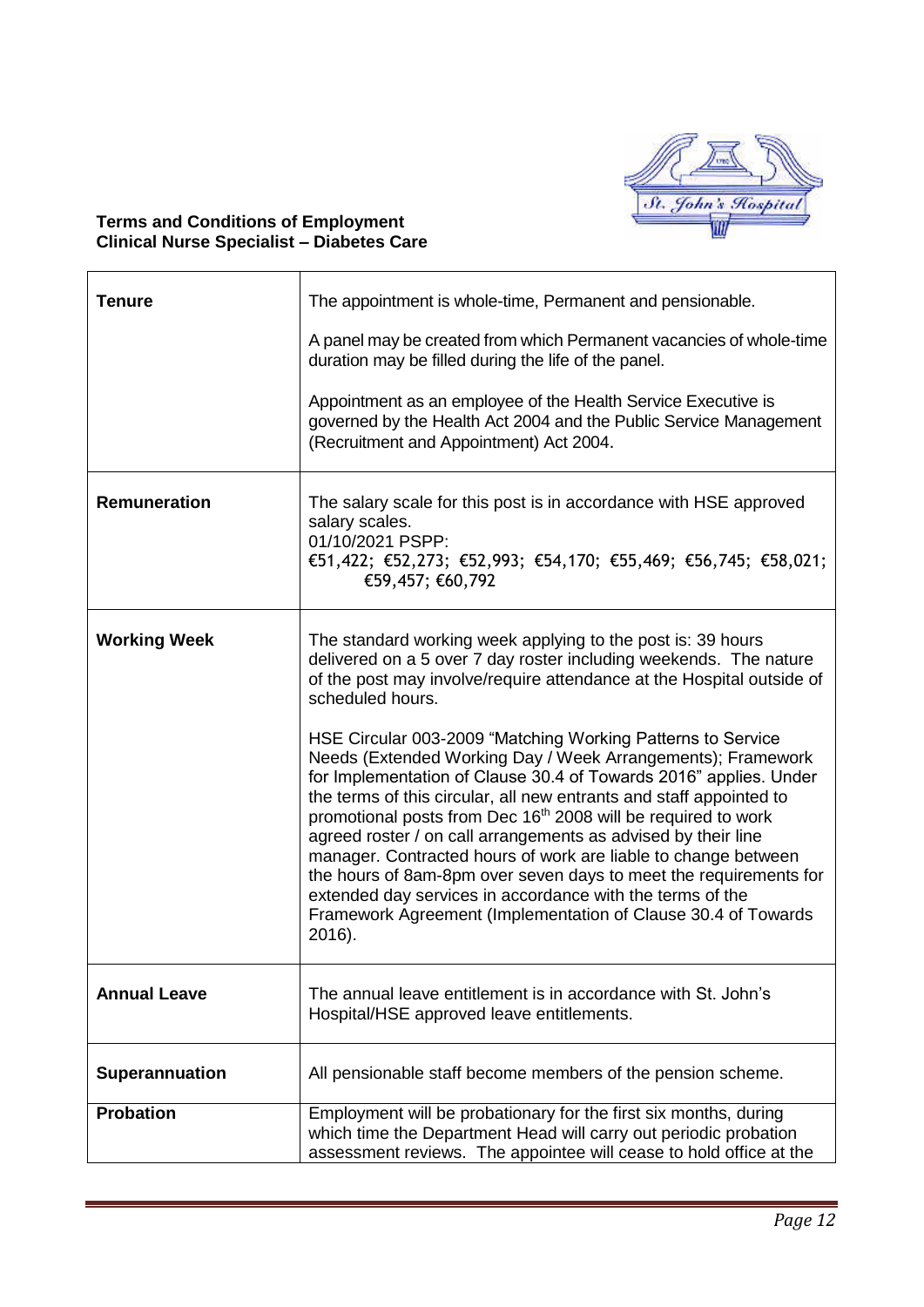|                                                                                 | end of or during the probationary period unless during such period<br>the Hospital has certified that their service is satisfactory                                                                                                                                                                                                                                                                                                                                                                                                                                                                                                                                                                                                                                                                                          |
|---------------------------------------------------------------------------------|------------------------------------------------------------------------------------------------------------------------------------------------------------------------------------------------------------------------------------------------------------------------------------------------------------------------------------------------------------------------------------------------------------------------------------------------------------------------------------------------------------------------------------------------------------------------------------------------------------------------------------------------------------------------------------------------------------------------------------------------------------------------------------------------------------------------------|
| <b>Mandatory Training and</b><br><b>Health and Safety at</b><br><b>Work Act</b> | The post holder is obliged to fulfil mandatory training requirements in<br>line with this post. All staff must comply with all Hospital Health &<br>Safety Policies and Procedures. Staff must be aware of the<br>responsibilities placed on them under the Health and Safety at Work<br>Act (2005), and to ensure that agreed safety procedures are carried<br>out to maintain a safe environment for employees, patients and<br>visitors.                                                                                                                                                                                                                                                                                                                                                                                  |
| <b>Children First Act</b>                                                       | Schedule 2 of the Children First Act 2015 specifies that this post falls<br>under the classes of persons as "Mandated Persons" for the purpose<br>of the Act. As a mandated person, under the legislation you are<br>required to report any knowledge, belief or reasonable suspicion that a<br>child has been harmed, is being harmed, or is at risk of being harmed.<br>It is a requirement of this post that you complete the HSELand training<br>in relation to Children First and any other training the Hospital deems<br>appropriate in this regard                                                                                                                                                                                                                                                                   |
| <b>GDPR</b>                                                                     | The post holder is obliged to adhere to General Data Protection<br>Regulations 2018. All staff who have access to patients' care<br>records have a responsibility to ensure that these are maintained<br>efficiently and that confidentiality is protected in line with the<br>Hospital's Confidentiality Policy. Staff are also subject to this<br>obligation both on an implied basis and also on the basis that, on<br>accepting their job description, they agree to maintain both<br>patient/client and staff confidentiality. In addition, all health<br>professionals are advised to compile records on the assumption that<br>they are accessible to patients in line with FOI and GDPR 2018.<br>Hospital policies and procedures at all times. Details of the<br>Hospital's policies are available on the intranet. |
| <b>Infection Prevention</b><br>and Control                                      | The post holder is obliged to adhere to Hospital policies and<br>procedures relating to Hand Hygiene and Infection Prevention and<br>Control and to assist in undertaking hand hygiene audits as<br>required.                                                                                                                                                                                                                                                                                                                                                                                                                                                                                                                                                                                                                |
| <b>Professional</b><br><b>Registration</b>                                      | If you are employed in an area of work which requires membership<br>of a professional body in order to practice (e.g. Nursing & Midwifery<br>Board of Ireland), it is a condition precedent of your employment to<br>maintain membership of such professional body. It is also your<br>responsibility to comply with the relevant body's code of practice.<br>You are required to advise the Hospital if your professional body in<br>any way limits or changes the terms of your registration. Failure to<br>remain registered or to comply with the relevant code of practice<br>may result in temporary downgrading, suspension from duty and/or<br>disciplinary action, which may result in the termination of your<br>employment.                                                                                       |
| <b>Termination of</b><br><b>Employment</b>                                      | Two months' notice in writing, on either side, except in<br>circumstances where the Hospital authority is of the opinion that the<br>holder of the office has failed to perform satisfactorily the duties of<br>his/her office or has misconducted himself/herself in relation to such<br>office or is otherwise unfit to hold office.<br>The mandatory retirement age for new entrant staff in employment<br>in the public service after $1st$ January 2013 is 70 years.                                                                                                                                                                                                                                                                                                                                                    |